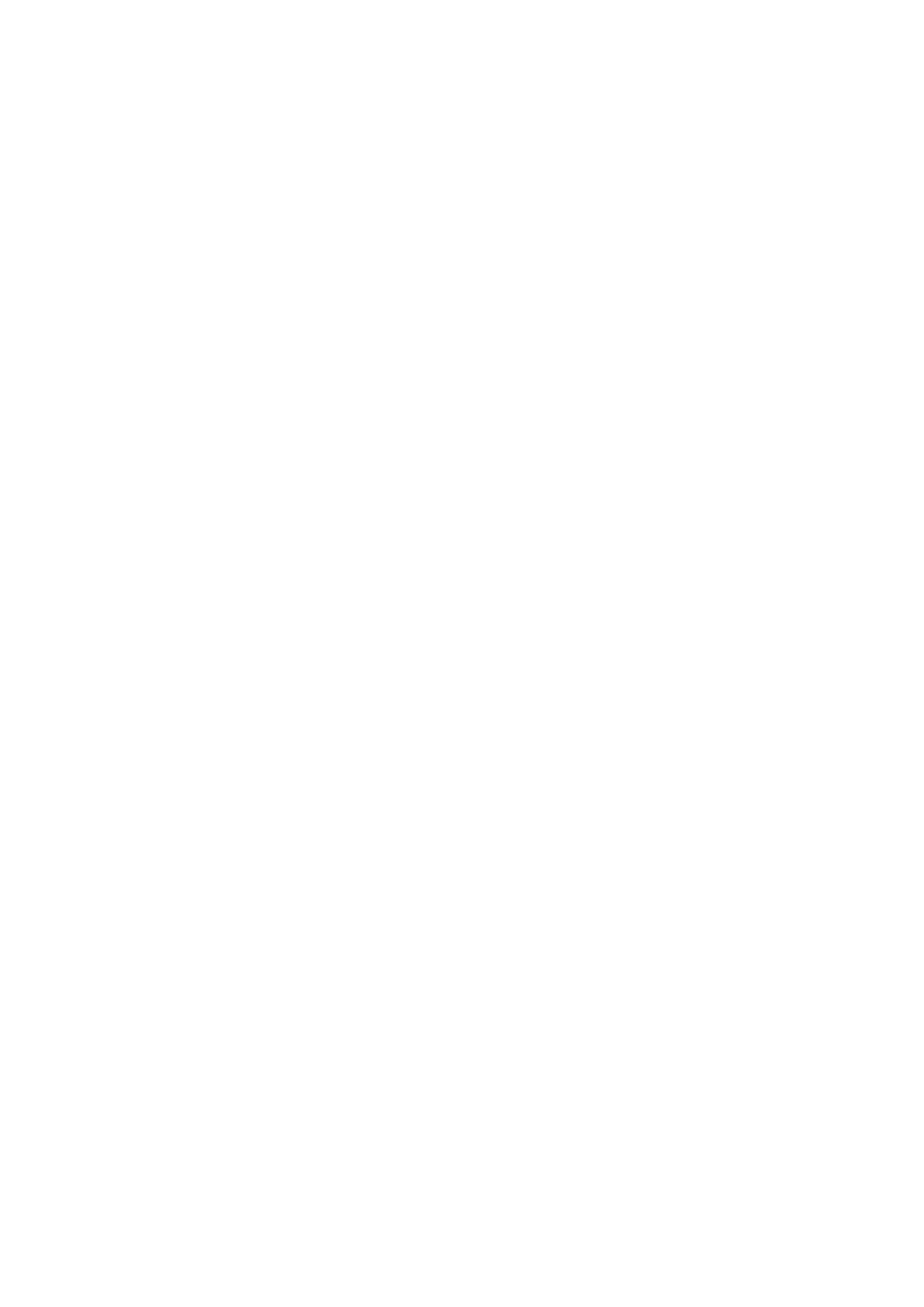# **2. General Business**

# **ROAD CLOSURE FOR THE WELLINGTON NIGHT MARKET**

## **Purpose**

1. To seek approval of the Regulatory Processes Committee for the temporary closure of roads in Wellington City for events.

### **Summary**

- 2. The Wellington City Council has received an application from the event organiser of the **Wellington Night Market** to close the following streets on Saturday's only from **2 July to 30 July 2016** from **3pm to 11.30pm**
	- a) **Manners Street** (between Taranaki Street and Cuba Street)
	- b) **Cuba Street** (between Manners Street and Wakefield Street)
- 3. Manners Street will still be accesible to buses.

## **Recommendations**

That the Regulatory Processes Committee:

- 1. Receive the information.
- 2. Agree to close **Manners Street** (between Taranaki Street and Cuba Street) and **Cuba Street** (between Manners Street and Wakefield Street) to vehicles (except buses on Manners St) and cyclists only, from 3.00pm to 11.30pm for the purpose of holding the Wellington Night Market, on the following dates:
	- a) Saturday 2 July 2016,
	- b) Saturday 9 July 2016,
	- c) Saturday 16 July 2016,
	- d) Saturday 23 July 2016,
	- e) Saturday 30 July 2016.
- 3. Agree that the proposed road closures on **Manners Street** (between Taranaki Street and Cuba Street) and **Cuba Street** (between Manners Street and Wakefield Street) are subject to the detailed closures and conditions listed in the Proposed Temporary Road Closure Impact Report (attachment 1).
- 4. Note that any amendments to the recommendations in this report will require further consultation with affected parties and verification from the Council's traffic engineer.

## **Background**

4. The Council receives numerous requests tthroughout the year for public roads to be closed for events. These requests are processed and a detailed traffic impact report is prepared in accordance with the procedures that were approved by the Committee on 15 December 2010.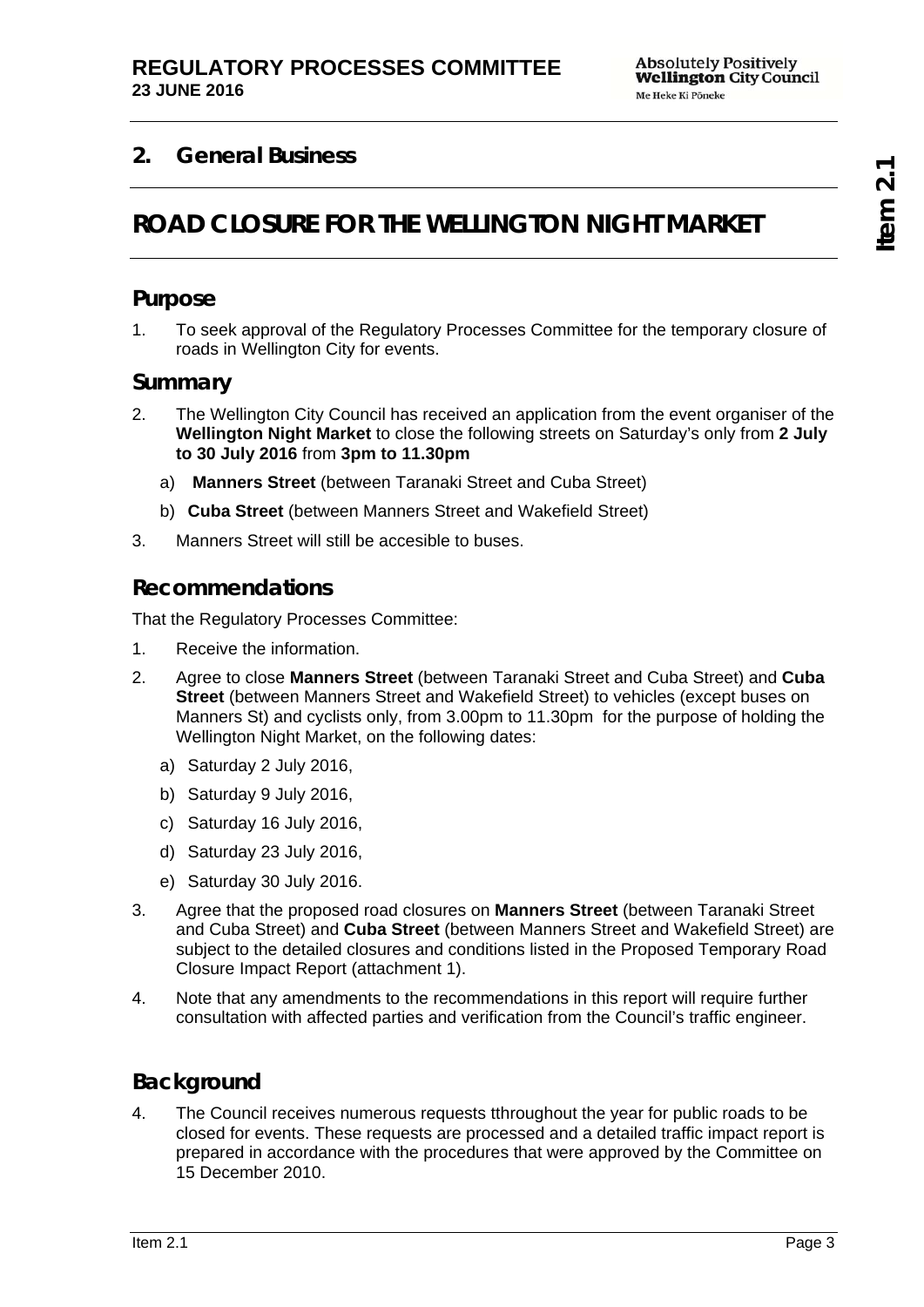## **Discussion**

5. This is one of many road closure requests for different events that are brought to the Committee from time to time for consideration. All the information is in the impact report attached.

## **Attachments**

Attachment 1. Night Market **Page 6** 

| Author     | Maria Taumaa, Street Activities Coordinator |
|------------|---------------------------------------------|
| Authoriser | David Chick, Chief City Planner             |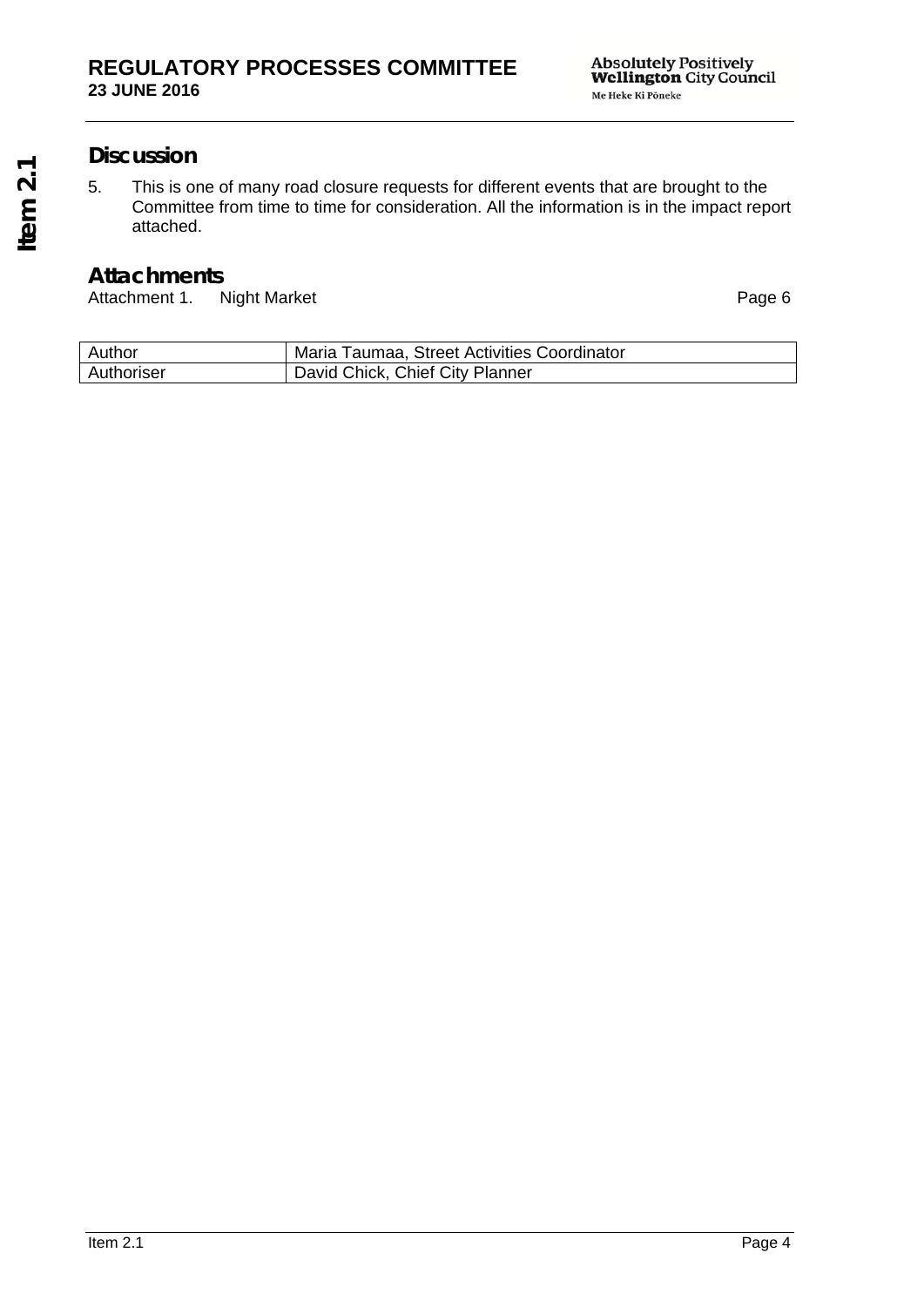# **SUPPORTING INFORMATION**

## **Consultation and Engagement**

Affected stakeholders were notified of the Council's intention to consider the proposed temporary road closures through and advertisement in the Dominion Post. This advertisement requests the public to make submissions on the proposed road closures.

The New Zealand Police and the Ministry of Transport have been consulted with.

Any correspondence received in response to the proposed closures from stakeholders or the Agencies have been included in the attached impact report.

Approval of a traffic management plan for the event will address and show how any objections raised are to be managed.

The proposed event supports the Council's strategy of being the "Events Capital" and will contribute to the economic success of the city.

### **Treaty of Waitangi considerations**

There are no Treaty of Waitangi implications

### **Financial implications**

The administration of events is managed under project C481. There are no unforseen costs associated with these events.

### **Policy and legislative implications**

A council Traffic Engineer has assessed the proposed closures with regard to the expected impact on traffic. The Traffic engineer has provided a professional opinion as to whether the resulting impact on traffic is likely to be resonable or unreasonable.

The Proposed closures, if implemented according to an approved traffic management plan and in accordance with specific conditions set by the Traffic Engineer, will enable the safe running of the events and minimise the impact on traffic. If, in the opinion of the Council, the closure, may impede or does impede traffic unreasonably, then the approval granted by the Council may be revoked and the event organiser may be required to open the road at the directions of the Council's Traffic Engineer.

### **Risks / legal**

There are no risks or legal implications.

### **Climate Change impact and considerations**

There are no impacts to climate change or any further considerations.

### **Communications Plan**

Road Closures will be advertised in the Dominion Post and affected parties will be notified by the event organiser in the ways set out in the conditions included in the attached impact report.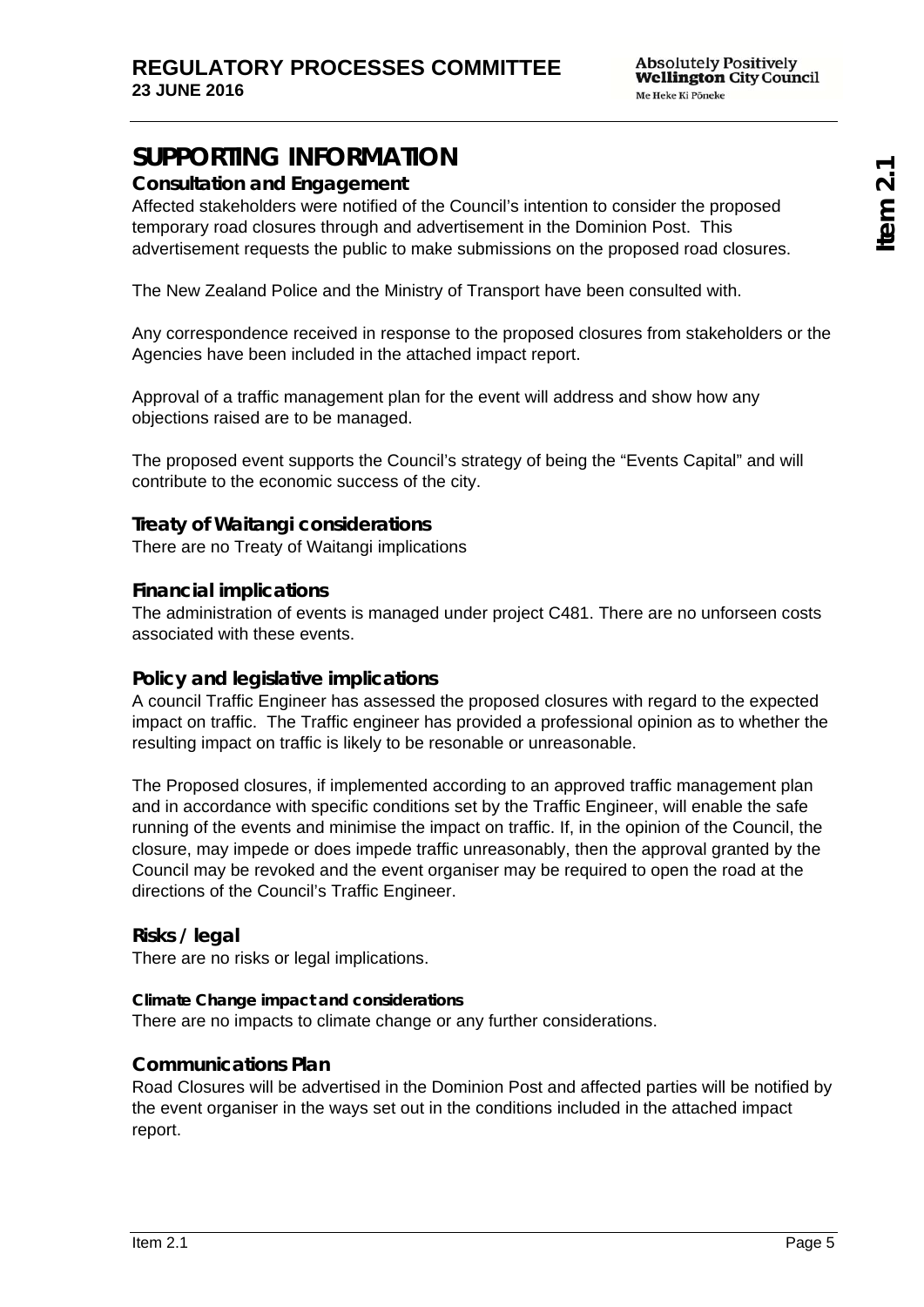# **REGULATORY COMMITTEE**

**Absolutely Positively Wellington City Council** Me Heke Ki Pôneke

# **PROPOSED TEMPORARY ROAD CLOSURE - IMPACT REPORT**

### **WELLINGTON NIGHT MARKET**

#### 2 JULY 2016 TO 30 JULY 2016

#### **Description of Event**  $\mathbf{1}$

The current organisers would like to build on the success of the Wellington Night Markets by extending the programme through 2016.

This event has already been running for the last 12 months and has received a lot of support from residents, retailers and members of the public.

The event organisers have established this event on the premise of:

- A popular place where people can come every week, to find something new, to try something different to eat, to shop, to play and to enjoy.
- The Coolest Street in Wellington, in the Coolest Capital of the World.

Generally businesses and residents support the ongoing operation of a night market.

The proposed road closure is for:

- Manners Street (between Taranaki Street and Cuba Street)
- Cuba Street (between Manners Street and Wakefield Street)

2 July to 30 July 2016 from 3pm to 11.30pm including set up and break down.

Road closure notification boards will be placed at each end of the closure at least one week prior to the event.

The event will be managed by a qualified temporary traffic management company. Pedestrians access will not be restricted and emergency services will have immediate access to the area if required.

#### $2.$ **Events Directorate Support**

The Events Directorate has no connection with, and no objection to this event.

#### **Proposal Notice and Consultation** 3.

The public notice advertising that the Council is proposing to consider this closure was published in the following newspaper:

Dominion Post Saturday 25 June 2016

The New Zealand Police and the Ministry of Transport have also been consulted with.

#### **Objections** 4.

There have been NO objections to this closure request.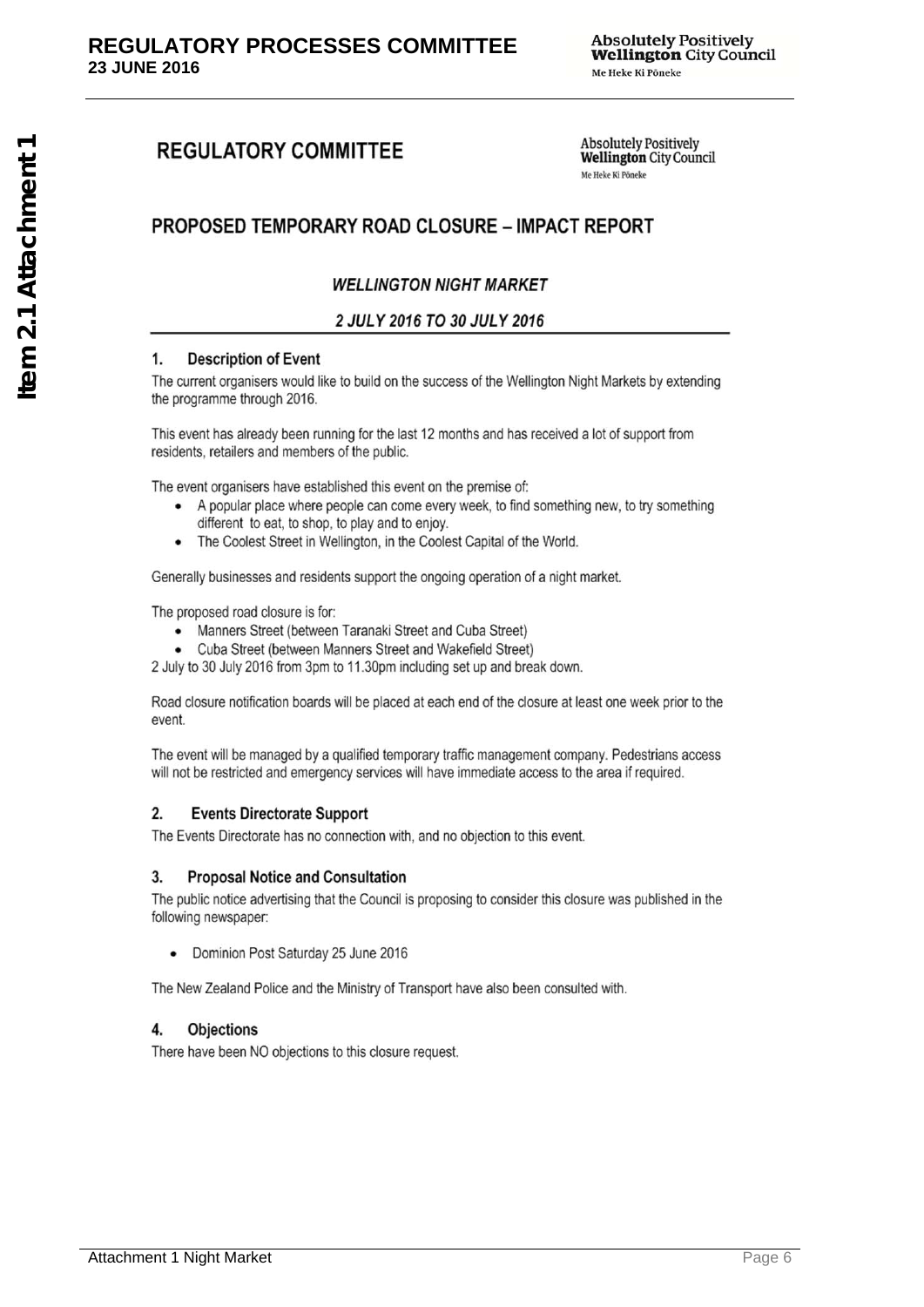#### 5. **Traffic Impact Assessment**

#### **Prior Closures**

None of the proposed closures for this event will result in a road being closed for an aggregate of more than 31 days in any year.

#### **Traffic Impact**

In the opinion of Stephen Harte Implementation Manager Network Improvements, acting as the Council's Traffic Engineer, the proposed closure, if implemented according to the plans provided, is not likely to impede traffic unreasonably subject to the conditions stated below. However, the Council reserves the right to modify this opinion at any time. If, in the opinion of the Council, the closure may or does impede traffic unreasonably, any approval granted by the Temporary Road Closures subcommittee may be revoked and the event organiser may be required to re-open the road at the direction of a suitably qualified Council officer in charge of traffic. Conditions:

- The road closures will start at 3pm and finish at 11.30pm each Saturday. The event organiser is to obtain Council approval on the details of a traffic management plan prior to the event.
- The detour route is to be clearly signed during road closures.
- Only authorised vehicles will be allowed within the road closure area, travelling at no more than walking speed (3km/h) to ensure public safety is not compromised.
- The event organiser will publicise the event via media releases, letter drops and advanced signage to notify the public of the road closures. The event organiser is responsible for the ongoing maintenance of the temporary traffic management plan during the road closures.
- The event organiser is to ensure buses are able to enter Manners St during the road closure timeframe.
- The event organiser is responsible for maintaining public safety within the Road closure area.

The event organiser is to consult and gain approval from the emergency services on the road closure and provide access for emergency vehicles.

Stephen Harte

Implementation Manager Network Improvements

- 6. Attachments
	- Map of proposed closure
	- Copy of proposal notice from the newspaper

Prepared By: ............................ Maria Taumaa **Street Activities Coordinator**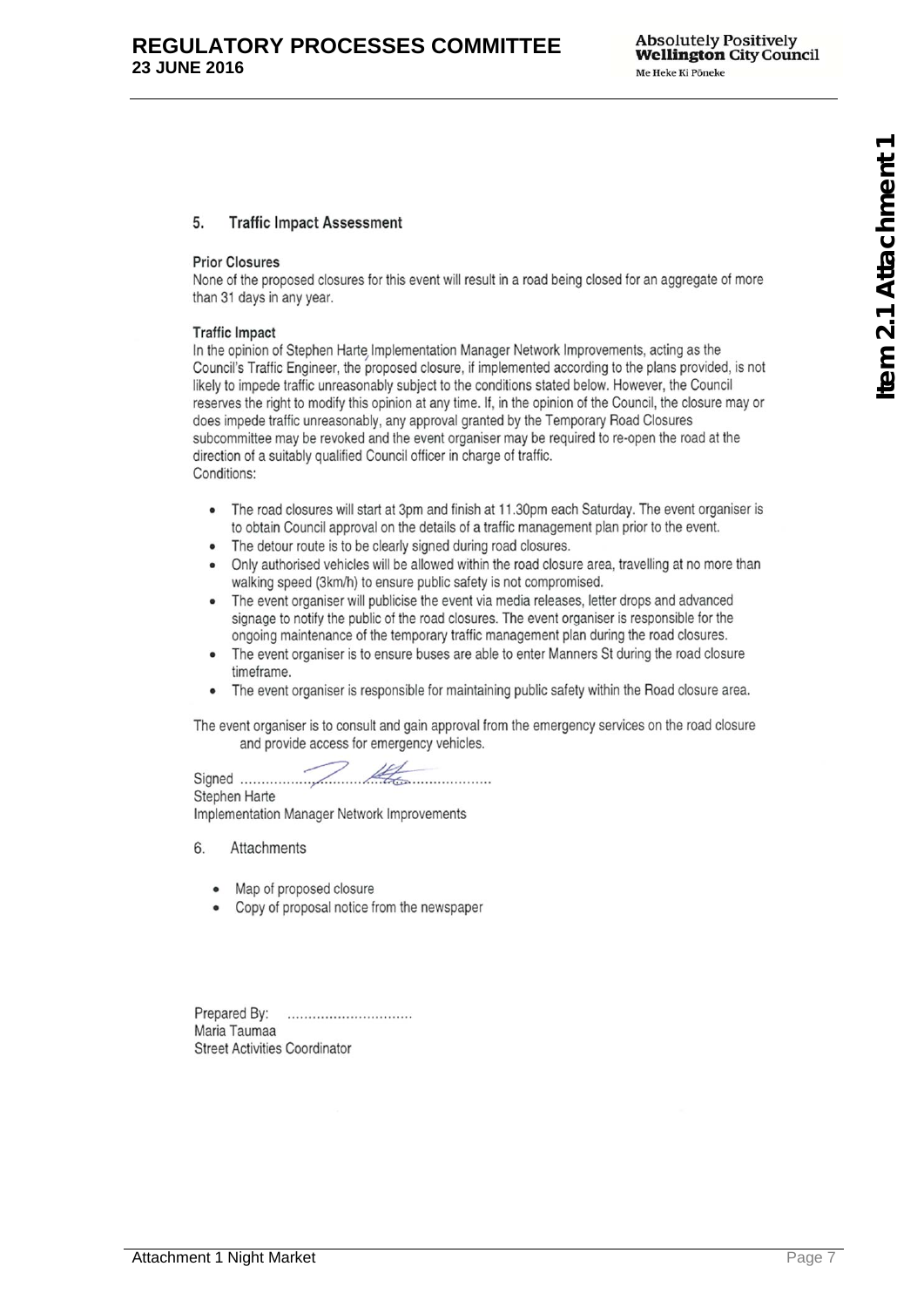